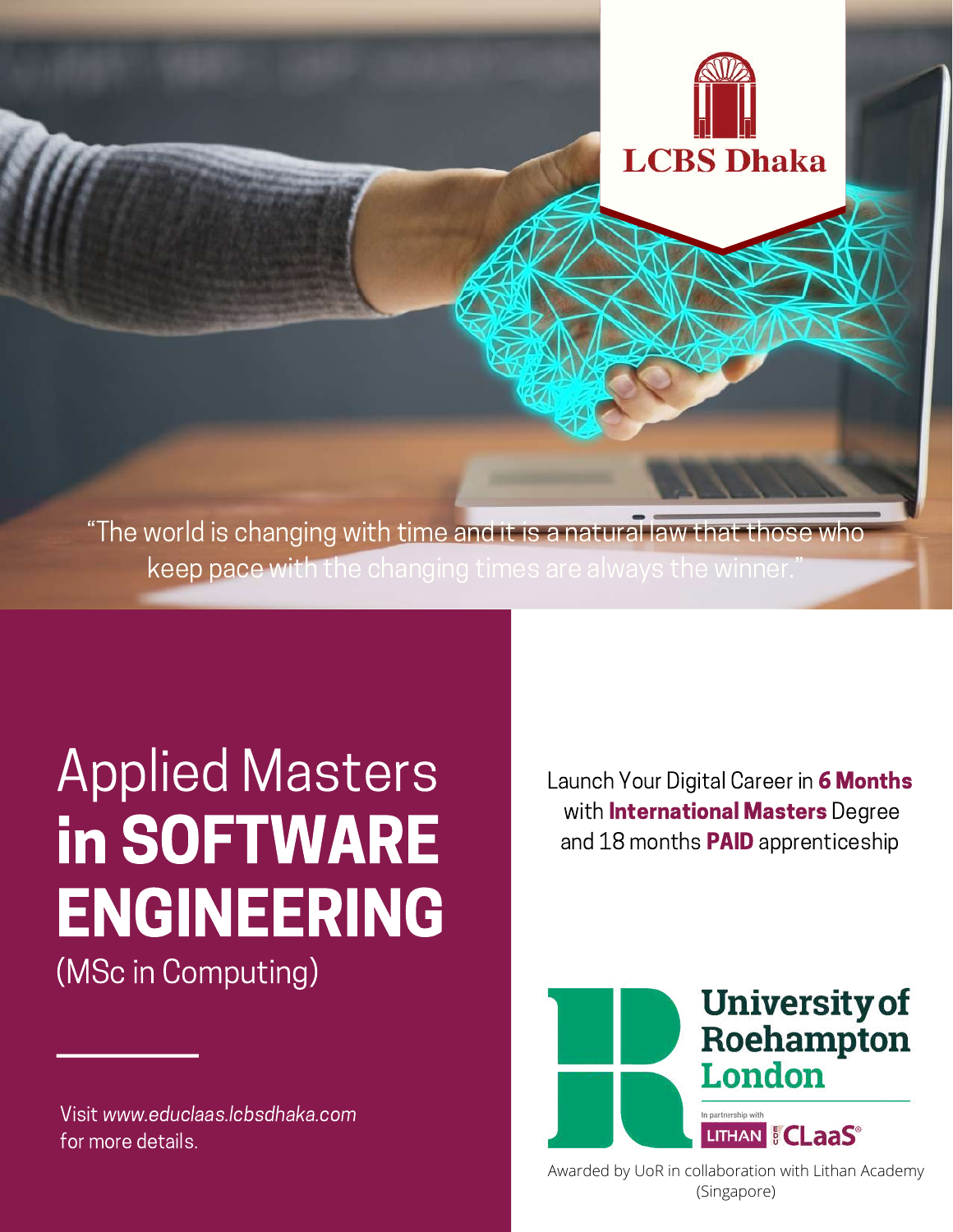# eduCLaaS<sup>®</sup> Applied Masters Degree

#### 6 months intensive , Skilled Bootcamp

We introduce you to a 6 month, intense bootcamp where you study from an industry-relevant curriculum. You for the next **1000hours**, learn core concepts via the EASE model, practice on real life projects, collaborate with other students and enhance your knowledge.

You work on your digital and future-ready skills and prepare yourself for a better career growth

#### 18 months paid apprenticeship

For the next month you work as a **fulltime paid apprenticeship** in 2000+ leading enterprises. During this phase of advanced degree you come across different professionals, clients and audiences which empowers you to learn, grow and innovate.

Also, you **study on weekends and work on weekdays**, which helps create a balance between completing your masters degree and gaining significant work experience



*ECLaaS* 

MSc Computing is a conversion masters programme targeting computing and non-computing graduates. Providing both practice and fundamental theories, the programme aims to develop students so they may enter IT positions. MSc Computing provides a foundational basis of computer science education, focusing on software development, databases, and cyber security.

## Kickstart Your Career in Information Technology

Our Software engineering program prepares you for top supervisory or administrative roles by providing advanced tech and workplace skills, apprenticeship experience at a reputed organisation, and potential earning options.

- 8GB RAM, 500GB HDD equipped with a minimum i5 processor, with camera.
- A working headphone or earphone.

Masters Degree – 24 Months

Master of Science in Computing from University of Roehampton,UK

Awarded by UoR in collaboration with Lithan Academy (Singapore)



Global Accreditation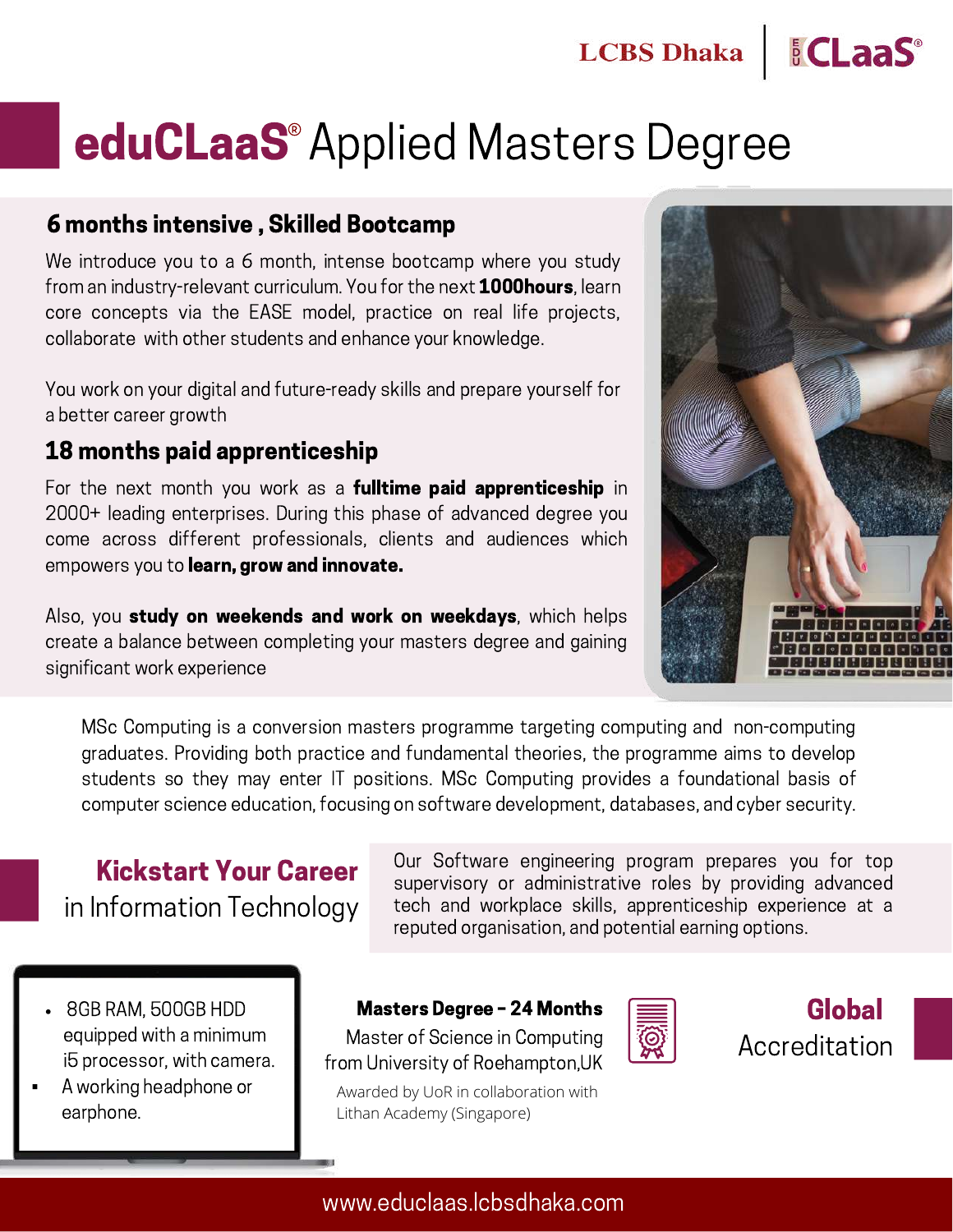As a full-time apprentice after the bootcamp, we have a potential earning plan that helps you earn while you learn, and thus providing you the opportunity to fund 90% of your own education.

More Skills. Less Education Debt.

*<u>ECLaaS*</u>

| <b>1st 6 months</b>                           | 7th to 23th month                                                                                                            |                                                                                                                                                                            | 24th month                                                                  |                                                                     |
|-----------------------------------------------|------------------------------------------------------------------------------------------------------------------------------|----------------------------------------------------------------------------------------------------------------------------------------------------------------------------|-----------------------------------------------------------------------------|---------------------------------------------------------------------|
| <b>Bootcamp</b>                               | <b>Apprenticeship</b>                                                                                                        |                                                                                                                                                                            |                                                                             |                                                                     |
| <b>Tuition Fee</b><br><b>USD 285/mo</b>       | <b>Tuition Fee</b><br><b>USD 350/mo</b>                                                                                      |                                                                                                                                                                            | <b>Tuition Fee</b><br><b>USD 340/mo</b>                                     |                                                                     |
| Max Earning<br>0/m <sub>o</sub>               | Max Earn<br><b>USD 400/mo</b>                                                                                                |                                                                                                                                                                            | Max Earn<br><b>USD 400/mo</b>                                               |                                                                     |
| <b>Total Earning Potential</b>                |                                                                                                                              | <b>USD 7,200</b>                                                                                                                                                           |                                                                             |                                                                     |
| <b>Total Tuition Fees</b>                     |                                                                                                                              | <b>USD 8,000</b>                                                                                                                                                           |                                                                             |                                                                     |
| Minimum Guaranteed Earning                    |                                                                                                                              | <b>USD 4,000</b>                                                                                                                                                           |                                                                             |                                                                     |
| <b>II.</b> Blanalyst                          | Full Stack Web Developer<br>$\boldsymbol{\mathcal{D}}$                                                                       | Al Developer<br>Data scientist                                                                                                                                             | Expected<br><b>Roles</b>                                                    |                                                                     |
| <b>Industry Validation</b><br>& Collaboration | <b>X</b> DBS<br>Nityo<br>Infotech<br><b>Singtel</b><br>CrimsonLogic<br>wipro))<br><b>Deloitte.</b><br><b>Hewlett Packard</b> | ncs// Grob IBM<br>standard<br>chartered<br>Cognizant<br>ST Engineering<br><b>ANZ</b><br><b>NEC</b><br><b>HITACHI</b><br>OPUS<br><b>Inspire the Next</b><br>Johnson-Johnson | <b>BCG</b><br>FUI<br><b>PCCW</b> Solutions<br>randstad<br>C-J Alibaba Cloud | accenture<br><b>MAERSK</b><br>VARA<br><b>UNISYS</b>   Security Your |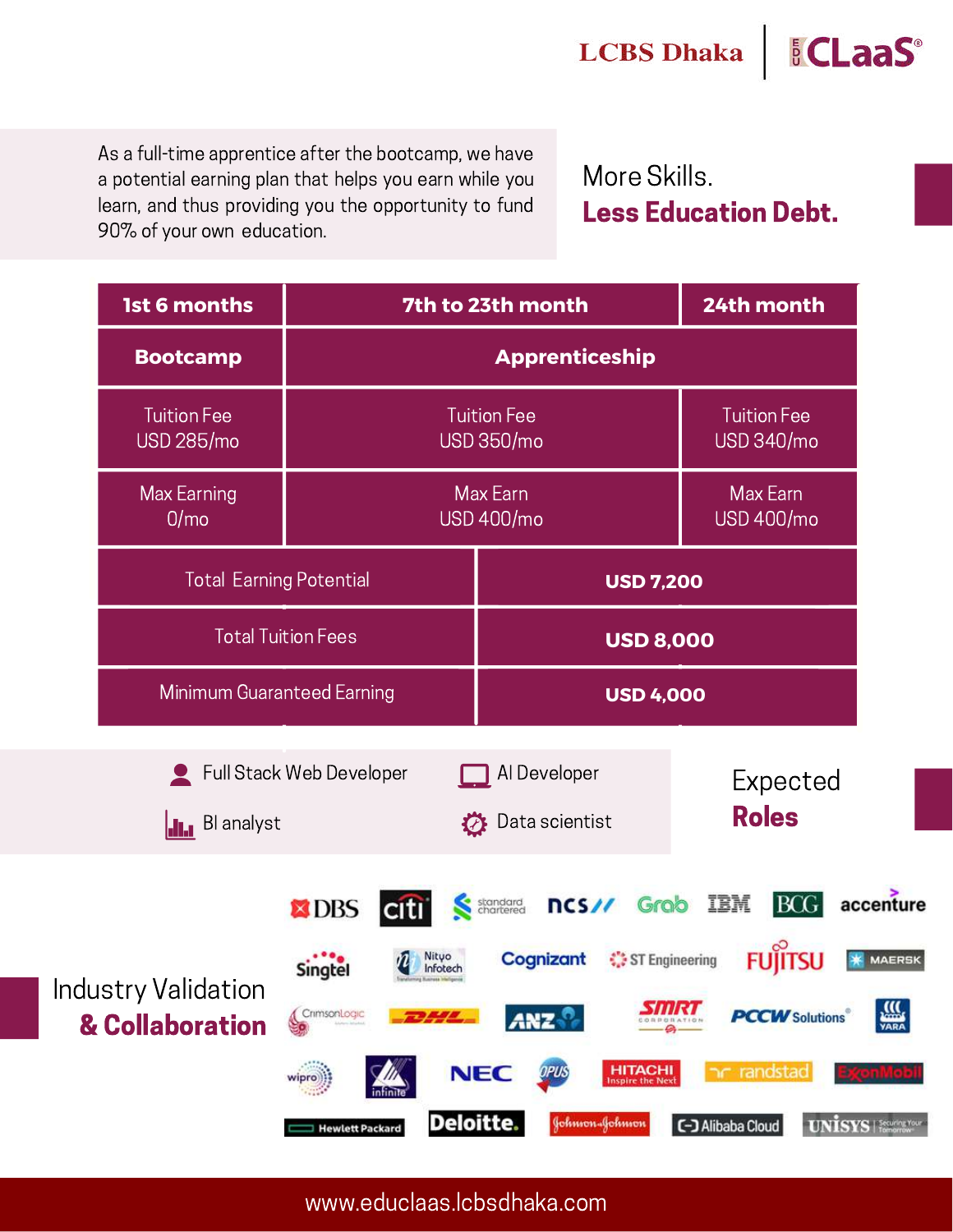

## Summative Assessments

(Other than capstone modules)

| <b>Weighted to</b><br>the module<br>total score | <b>Details</b>                                                                                                                                      |
|-------------------------------------------------|-----------------------------------------------------------------------------------------------------------------------------------------------------|
| 30%                                             | • It is available for each instructional Units<br>• Learner must score minimum pass grade in<br>each MCQ<br>• Only 2 attempts are available         |
| 60%                                             | • It is available for each instructional Units<br>• Learner must score minimum pass grade in<br>each Assignments<br>• Only 2 attempts are available |
| 10%                                             | • At the end of each module<br>• 15 mins on the scheduled dates<br>• Assessor : Learner ratio is $1:1$                                              |
|                                                 |                                                                                                                                                     |

## Summative Assessments

(Capstone modules)

| <b>Assessment</b><br>method | <b>Weighted to</b><br>the module<br>total score | <b>Details</b>                                                                                                           |
|-----------------------------|-------------------------------------------------|--------------------------------------------------------------------------------------------------------------------------|
| Project Report              | 70%                                             | • Executing the project through $-$ Project<br>mentoring and project implementation<br>sessions<br>• Report - Self paced |
| <b>Project Presentation</b> | $30\%$                                          | • At the end of each module<br>• 15 mins on the scheduled dates<br>• Assessor : Learner ratio is $1:1$                   |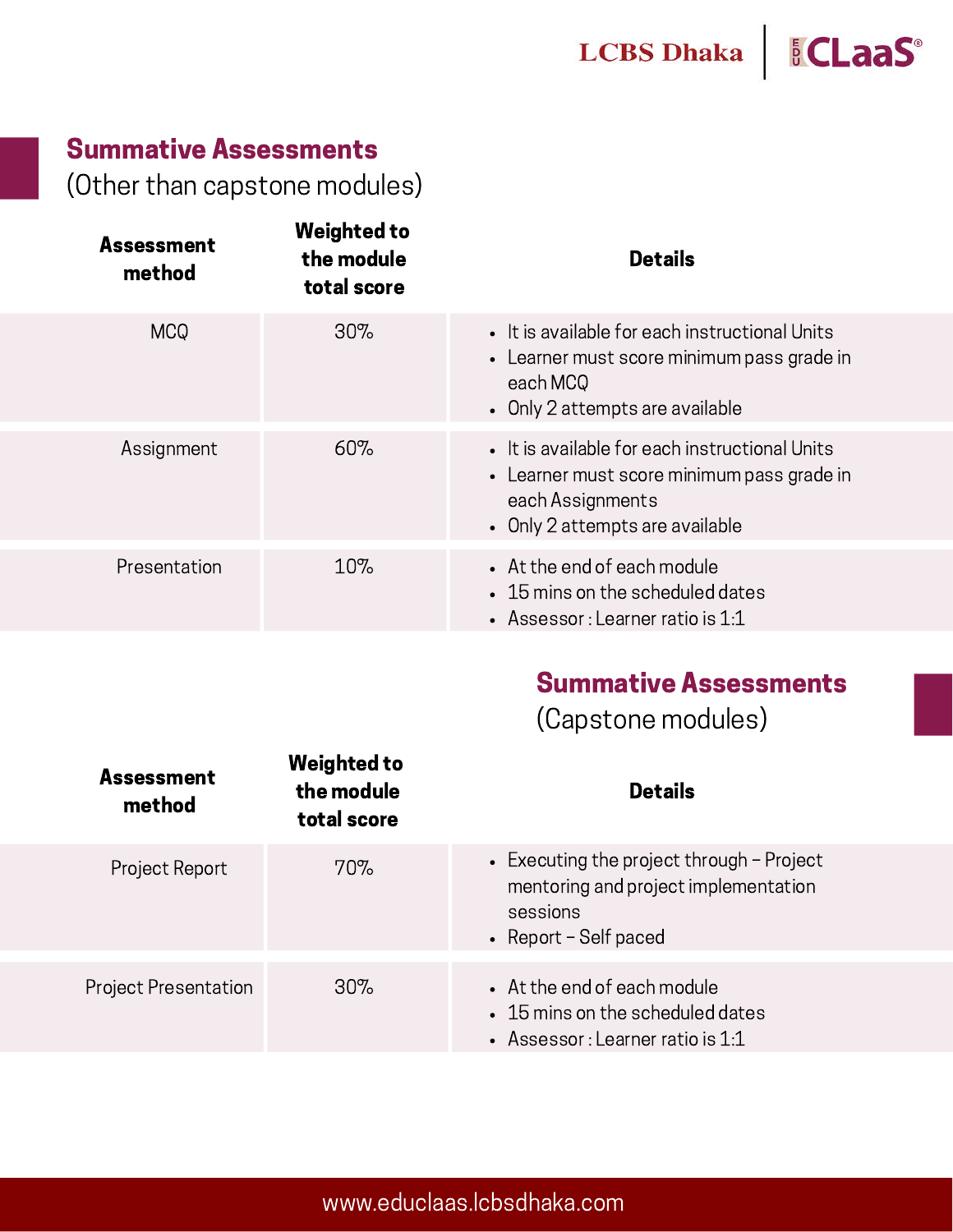## *<u>ECLaaS</u>*

## Course Modules:

**Post Graduate Certificate in I Stack Software Developme** (3 Mont

**Post Graduate Certificate in F Stack Software Implementation** (3 Month

Master of Science in Computing (18 Months)

| Full<br>ent<br>hs) | 1. Front End Development & Programming<br>2. Ul frameworks<br>3. Database Design Development<br>4. Web development foundation                   |
|--------------------|-------------------------------------------------------------------------------------------------------------------------------------------------|
| iull<br>on<br>hs)  | 1. Web development using platforms<br>2. Develop enterprise applications<br>3. Application Integration<br>4. Application development (Capstone) |
| ing                | 1. Computer Systems<br>2. Computing and Society                                                                                                 |

## Blended Learning Journey (1800 Hours)

Flipped Class/Mentoring 104 hours



Projects / Assignments 132 hours



Self Learning 1564 hours

#### 1 – 6 Months

Full time Classes from 9.00 am to 6.00pm. (GMT + 5.30 hours) Include blended learning lectures and Tutorials with Mentor

3.Cyber-Security 4.MSc Project

7- 24 Months Full time Work Part time classes of minimum 6 hours a week.

## Class Schedule

#### www.educlaas.lcbsdhaka.com